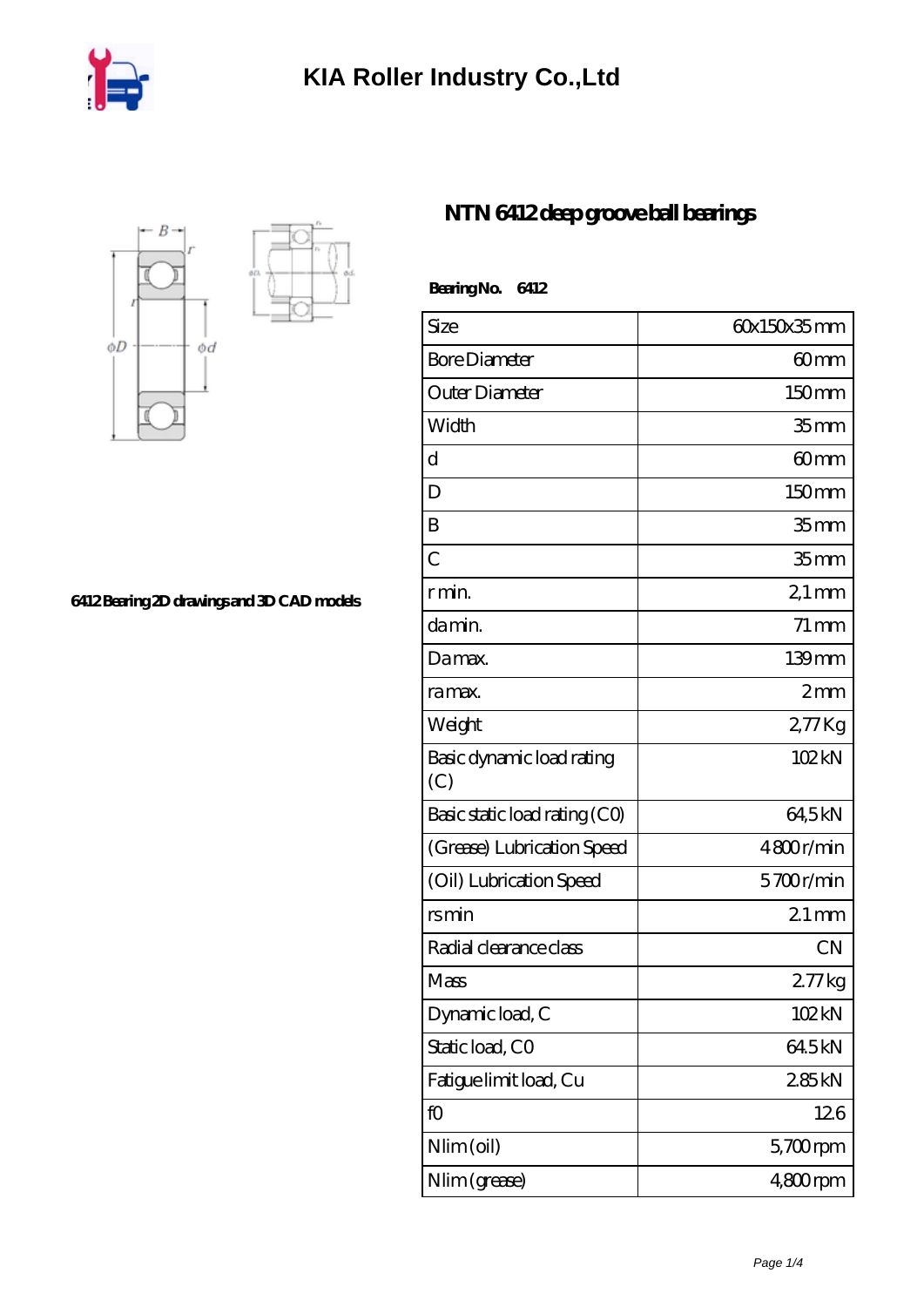

| Min operating temperature,<br>Tmin               | $-20^\circ$ C                                                                                    |
|--------------------------------------------------|--------------------------------------------------------------------------------------------------|
| Max operating temperature,<br>Tmax               | $120^\circ$<br>€                                                                                 |
| Characteristic cage<br>frequency, FTF            | $037$ Hz                                                                                         |
| Characteristic rolling<br>element frequency, BSF | 363Hz                                                                                            |
| Characteristic outer ring<br>frequency, BPFO     | 26Hz                                                                                             |
| Characteristic inner ring<br>frequency, BPFI     | 44Hz                                                                                             |
| damin                                            | $71 \text{ mm}$                                                                                  |
| Damax                                            | $139$ mm                                                                                         |
| ramax                                            | 2mm                                                                                              |
| Category                                         | Single Row Ball Bearings                                                                         |
| Inventory                                        | 0 <sup>0</sup>                                                                                   |
| Manufacturer Name                                | <b>NTN</b>                                                                                       |
| Minimum Buy Quantity                             | N/A                                                                                              |
| Weight / Kilogram                                | 284                                                                                              |
| Product Group                                    | BOO3O8                                                                                           |
| Enclosure                                        | Open                                                                                             |
| Precision Class                                  | ABEC 1   ISO PO                                                                                  |
| Maximum Capacity / Filling<br>Slot               | No                                                                                               |
| Rolling Element                                  | <b>Ball Bearing</b>                                                                              |
| Snap Ring                                        | No                                                                                               |
| <b>Internal Special Features</b>                 | No                                                                                               |
| Cage Material                                    | Steel                                                                                            |
| <b>Internal Clearance</b>                        | CO-Medium                                                                                        |
| Inch - Metric                                    | Metric                                                                                           |
| Long Description                                 | 60MM Bore; 150MM<br>Outside Diameter; 35MM<br>Outer Race Diameter;<br>Open; Ball Bearing; ABEC 1 |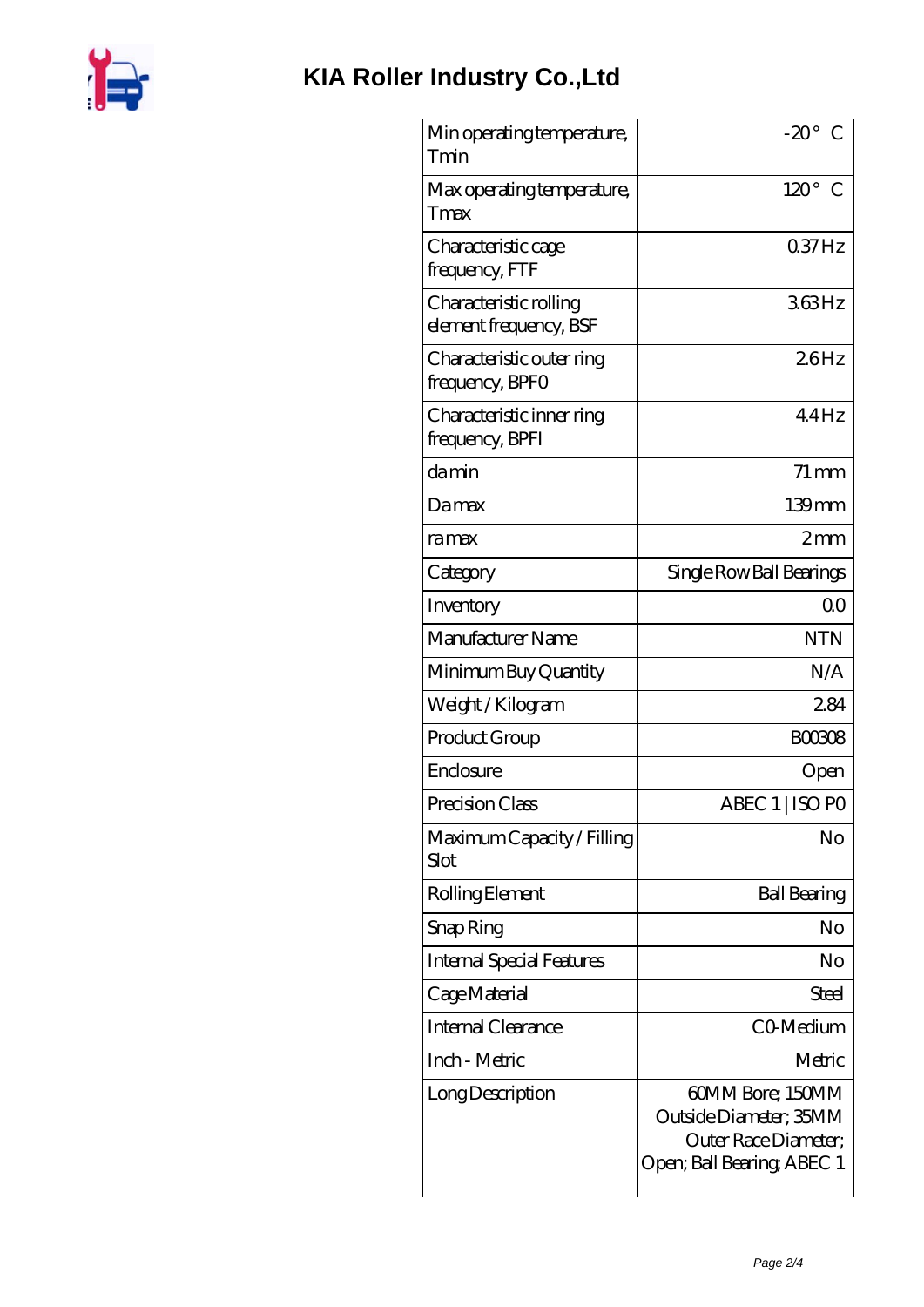

## **[KIA Roller Industry Co.,Ltd](https://m.iyded.com)**

|                                 | ISO PO, No Filling Slot; No<br>Snap Ring, No Internal |
|---------------------------------|-------------------------------------------------------|
|                                 | Special Features                                      |
| Category                        | Single Row Ball Bearing                               |
| <b>UNSPSC</b>                   | 31171504                                              |
| Harmonized Tariff Code          | 8482105068                                            |
| Noun                            | Bearing                                               |
| <b>Keyword String</b>           | Ball                                                  |
| Manufacturer URL                | http://www.ntnamerica.co<br>m                         |
| Manufacturer Item Number        | 6412                                                  |
| Weight/LBS                      | 6254                                                  |
| <b>Bore</b>                     | 2362Inch   60Millimeter                               |
| Outside Diameter                | 5906Inch   150Millimeter                              |
| Outer Race Width                | 1.378Inch   35 Millimeter                             |
| bore diameter:                  | 60 <sub>mm</sub>                                      |
| precision rating                | Class 0                                               |
| outside diameter:               | 150mm                                                 |
| finish/coating                  | Uncoated                                              |
| overall width:                  | 35 <sub>mm</sub>                                      |
| bearing material:               | High Carbon Chrome Steel                              |
| bore type:                      | Round                                                 |
| cage material:                  | Steel                                                 |
| closure type:                   | Open                                                  |
| inner ring width:               | 35 <sub>mm</sub>                                      |
| rowtype & fill slot:            | Single Row Non-Fill Slot                              |
| outer ring width:               | 35 <sub>mm</sub>                                      |
| snap ring included:             | Without Snap Ring                                     |
| maximum rpm (grease):           | 4800rpm                                               |
| internal clearance:             | <b>CN</b>                                             |
| maximum rpm (oil):              | 5700rpm                                               |
| operating temperature<br>range: | $-40$ to $120^{\circ}$ C                              |
|                                 |                                                       |